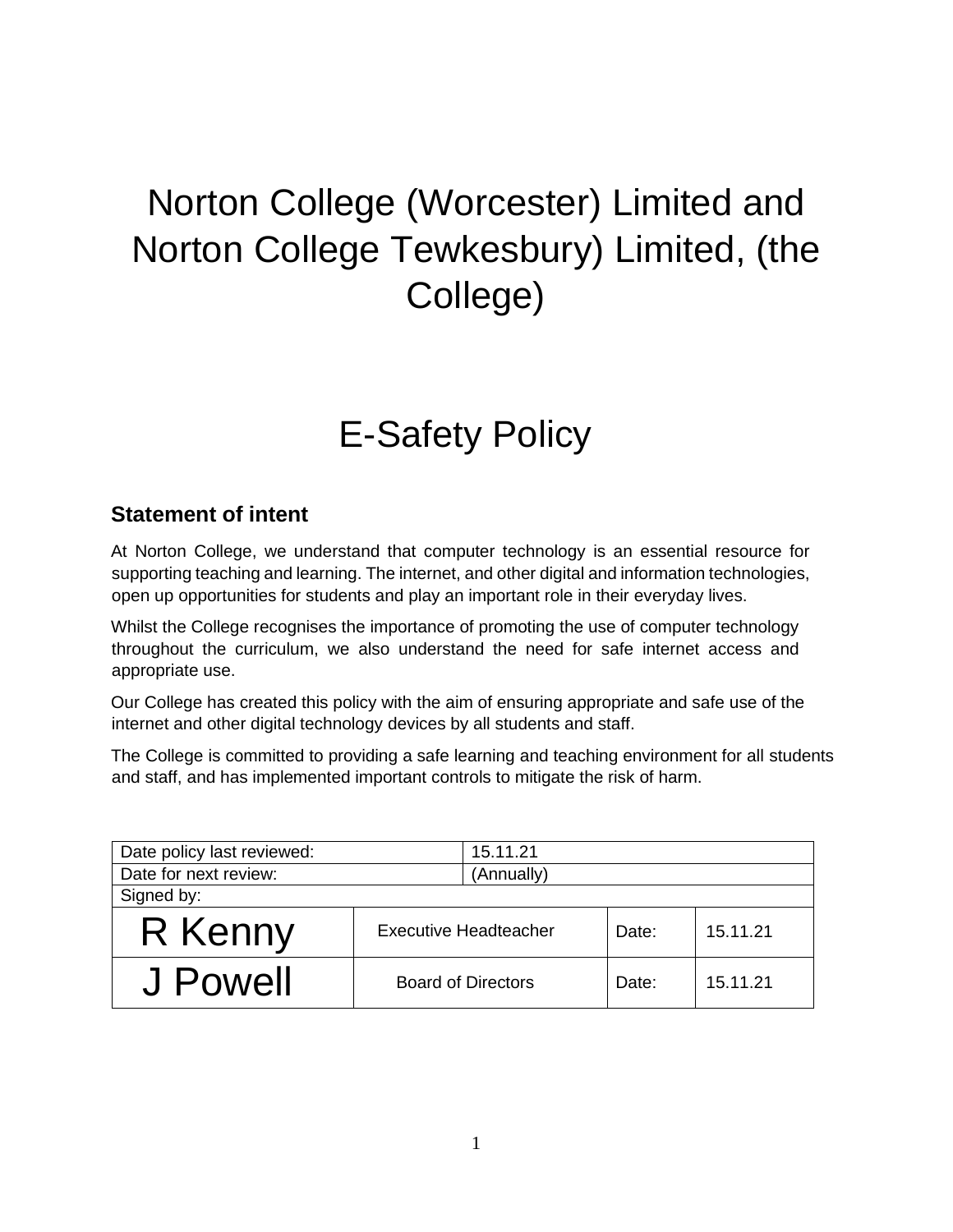## **1. Legal framework**

**1.1** This policy has due regard to all relevant legislation and guidance including, but not limited to, the following:

- Voyeurism (Offences) Act 2019
- The UK General Data Protection Regulation (UK GDPR)
- Data Protection Act 2018
- DfE (2021) 'Harmful online challenges and online hoaxes'
- DfE (2021) 'Keeping children safe in education 2021'
- Department for Digital, Culture, Media and Sport and UK Council for Internet Safety (2020) 'Sharing nudes and semi-nudes: advice for education settings working with children and young people'
- DfE (2019) 'Teaching online safety in school'
- DfE (2018) 'Searching, screening and confiscation'
- National Cyber Security Centre (2018) 'Small Business Guide: Cyber Security'
- UK Council for Child Internet Safety (2020) 'Education for a Connected World 2020 edition'

#### **2. Roles and responsibilities**

**2.1** The Board of Directors is responsible for:

- Ensuring that this policy is effective and complies with relevant laws and statutory guidance.
- Ensuring the DSL's remit covers online safety.
- Ensuring their own knowledge of online safety issues is up-to-date.
- Ensuring all staff undergo safeguarding and child protection training, including online safety, at induction.
- Ensuring that there are appropriate filtering and monitoring systems in place.

**2.2** The Head of School is responsible for:

- Ensuring that online safety is a running and interrelated theme throughout the College's policies and procedures, including in those related to the curriculum, teacher training and safeguarding.
- Supporting the DSL and the deputy DSL by ensuring they have enough time and resources to carry out their responsibilities in relation to online safety.
- Ensuring staff receive regular, up-to-date and appropriate online safety training and information as part of their induction and ongoing safeguarding training.
- Ensuring online safety practices are audited and evaluated.
- Supporting staff to ensure that online safety is embedded throughout the curriculum so that all students can develop an appropriate understanding of online safety.

**2.3** The DSL is responsible for:

- Taking the lead responsibility for online safety in the College.
- Acting as the named point of contact within the College on all online safeguarding issues.
- Liaising with relevant members of staff on online safety matters.
- Ensuring online safety is recognised as part of the College's safeguarding responsibilities and that a coordinated approach is implemented.
- Ensuring safeguarding is considered in the College's approach to remote learning.
- Ensuring appropriate referrals are made to external agencies, as required.
- Keeping up-to-date with current research, legislation and online trends.
- Establishing a procedure for reporting online safety incidents and inappropriate internet use, both by students and staff.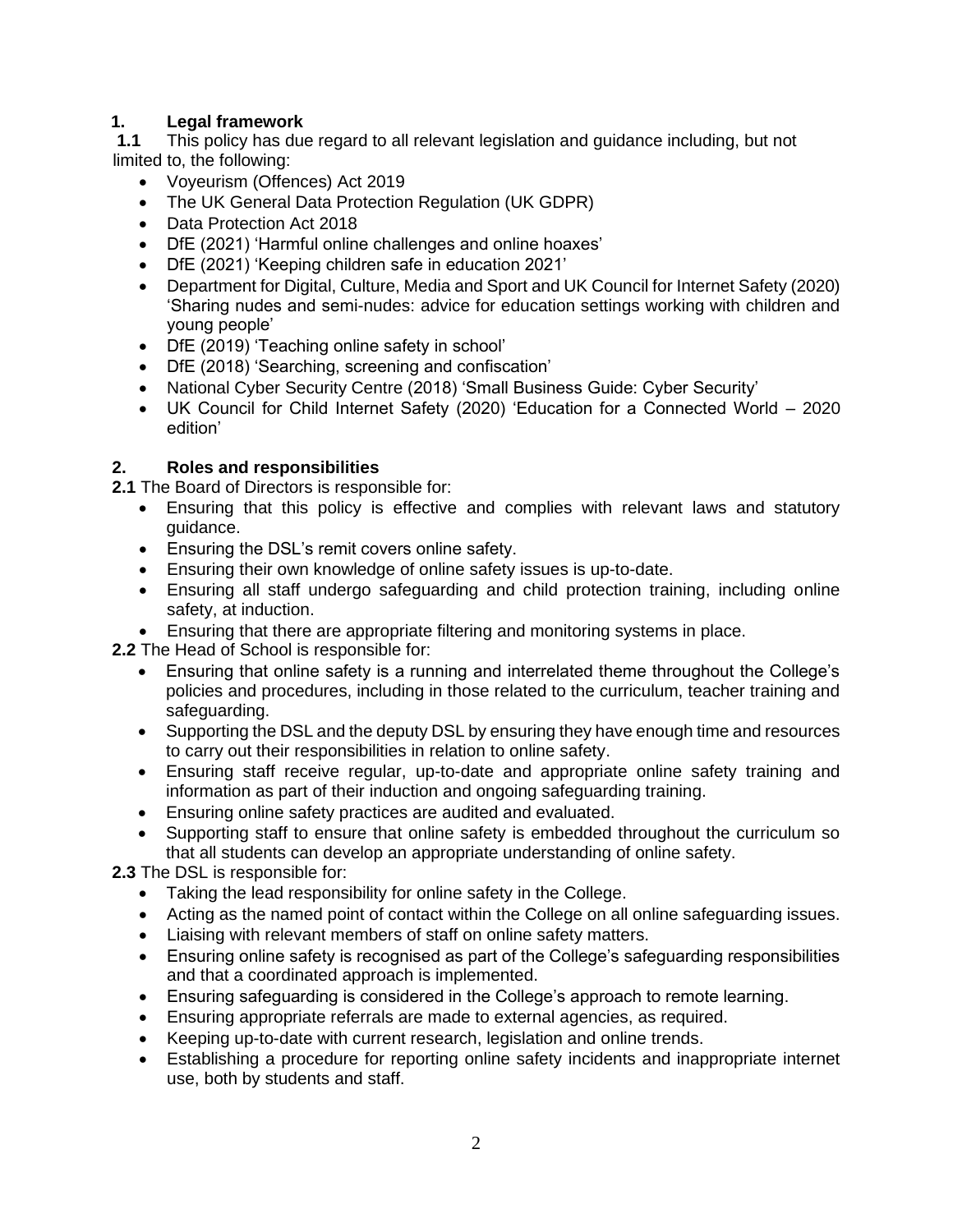- Monitoring online safety incidents to identify trends and any gaps in the College's provision, and using this data to update the school's procedures.
- Reporting to the Board of Directors about any online safety concerns through the SLT minutes.

**2.4** All staff members are responsible for:

- Taking responsibility for the security of ICT systems and electronic data they use or have access to.
- Modelling good online behaviours.
- Maintaining a professional level of conduct in their personal use of technology.
- Having an awareness of online safety issues.
- Ensuring they are familiar with, and understand, the indicators that students may be unsafe online.
- Reporting concerns to the DSL.
- Where relevant to their role, ensuring online safety is embedded in their teaching of the curriculum.

**2.5** Students are responsible for:

- Adhering to the Acceptable Use Agreement.
- Seeking help from College staff if they are concerned about something they or a peer have experienced online.
- Reporting online safety incidents and concerns to a member of College staff.

## **3. Managing online safety**

**3.1** All staff will be aware that technology is a significant component in many safeguarding and wellbeing issues affecting young people, particularly owing to the rise of social media and the increased prevalence of children using the internet.

**3.2** The DSL has overall responsibility for the College's approach to online safety, with support from the Head of School where appropriate, and will ensure that there are strong processes in place to handle any concerns about students' safety online.

**3.3** The importance of online safety is integrated across all school operations in the following ways:

- Staff receive regular training
- Online safety is integrated into learning throughout the curriculum
- DNA monitoring system is used, checked daily by the DSL to ensure no inappropriate sites are accessed or students can be referred to relevant support mechanisms.
- A firewall system is in place to ensure inappropriate sites are blocked.

## **3. Online safety and the curriculum**

**3.1** Online safety is embedded throughout the curriculum; however, it is particularly addressed in the following subjects:

- RSE
- Health education
- PSHE
- ICT

**3.2** Online safety teaching is always appropriate to student' ages and developmental stages. Students are taught the underpinning knowledge and behaviours that can help them to navigate the online world safely and confidently regardless of the device, platform or app they are using. The underpinning knowledge and behaviours students learn through the curriculum include the following:

• How to evaluate what they see online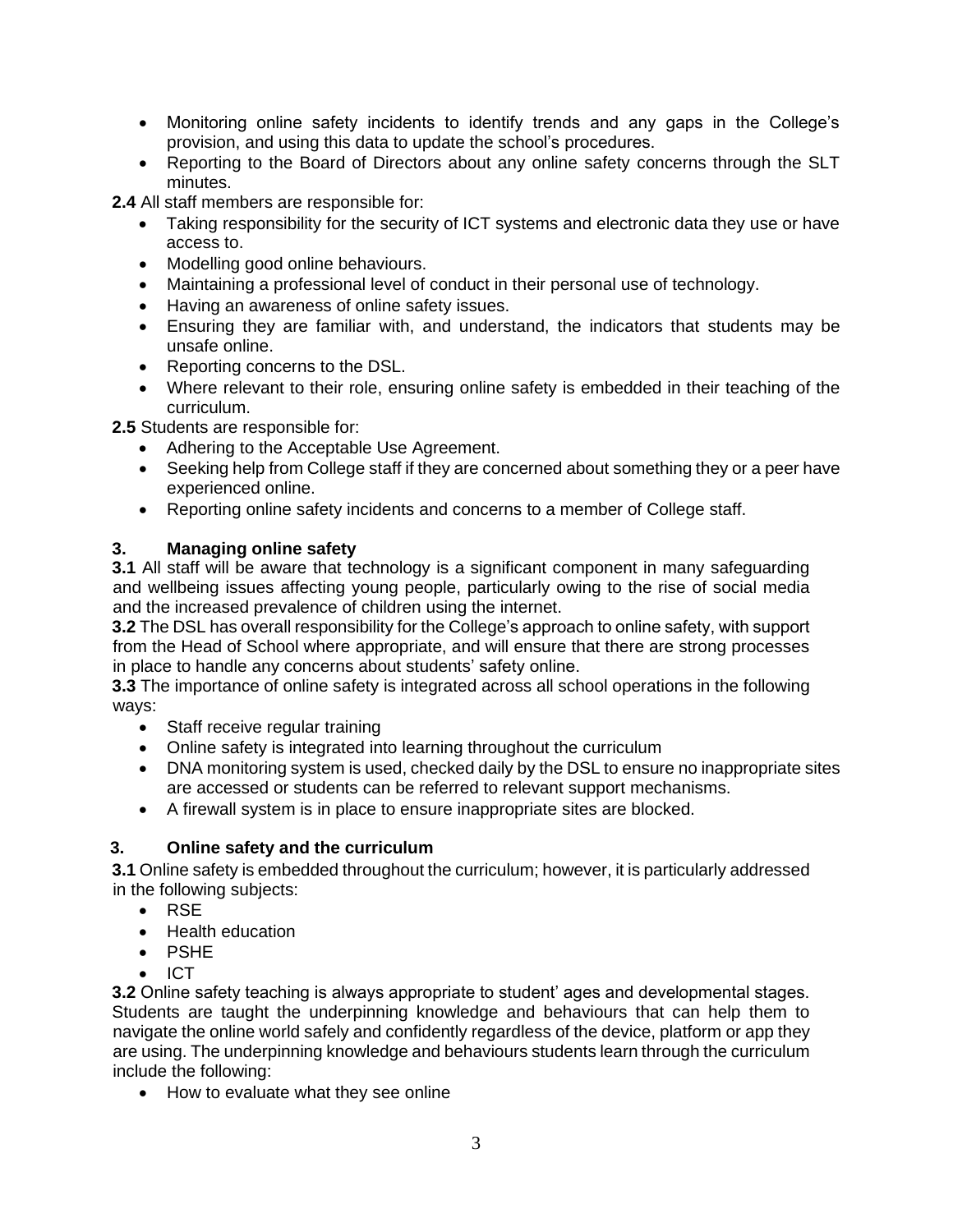- How to recognise techniques used for persuasion
- What healthy and respectful relationships, including friendships, look like
- Body confidence and self-esteem
- Consent, e.g. with relation to the sharing of indecent imagery or online coercion to perform sexual acts
- Acceptable and unacceptable online behaviour
- How to identify online risks
- How and when to seek support
- How to identify when something is deliberately deceitful or harmful
- How to recognise when something they are being asked to do puts them at risk or is ageinappropriate

**3.3** The College recognises that, while any student can be vulnerable online, there are some students who may be more susceptible to online harm or have less support from family and friends in staying safe online, e.g. pupils with SEND and LAC. Relevant members of staff, e.g. the designated teacher for LAC, work to ensure the curriculum is tailored so these students receive the information and support they need.

**3.4** Before conducting a lesson or activity on online safety, the teacher/tutor will consider the topic that is being covered and the potential that students have suffered or may be suffering from online abuse or harm in this way.

**3.5** If a staff member is concerned about anything students raise or disclose during online safety lessons and activities, they will make a report to the DSL.

## **4. Cyberbullying**

**4.1** Cyberbullying can include the following:

- Threatening, intimidating or upsetting text messages
- Threatening or embarrassing pictures and video clips sent via mobile phone cameras
- Silent or abusive phone calls or using the victim's phone to harass others, to make them think the victim is responsible
- Threatening or bullying emails, possibly sent using a pseudonym or someone else's name
- Menacing or upsetting responses to someone in a chatroom
- Unpleasant messages sent via instant messaging
- Unpleasant or defamatory information posted to blogs, personal websites and social networking sites, e.g. Facebook

**4.2** Cyberbullying against students or staff is not tolerated under any circumstances. Incidents of cyberbullying are dealt with quickly and effectively wherever they occur in line with the Antibullying Policy.

## **5. Peer-on-peer sexual abuse and harassment**

**5.1** Students may also use the internet and technology as a vehicle for sexual abuse and harassment. Staff will understand that this abuse can occur both in and outside of College and off and online, and will remain aware that students are less likely to report concerning online sexual behaviours, particularly if they are using websites that they know adults will consider to be inappropriate for their age.

**5.2** The following are examples of online harmful sexual behaviour of which staff will be expected to be aware:

- Threatening, facilitating or encouraging sexual violence
- Upskirting, i.e. taking a picture underneath a person's clothing without consent and with the intention of viewing their genitals, breasts or buttocks
- Sexualised online bullying, e.g. sexual jokes or taunts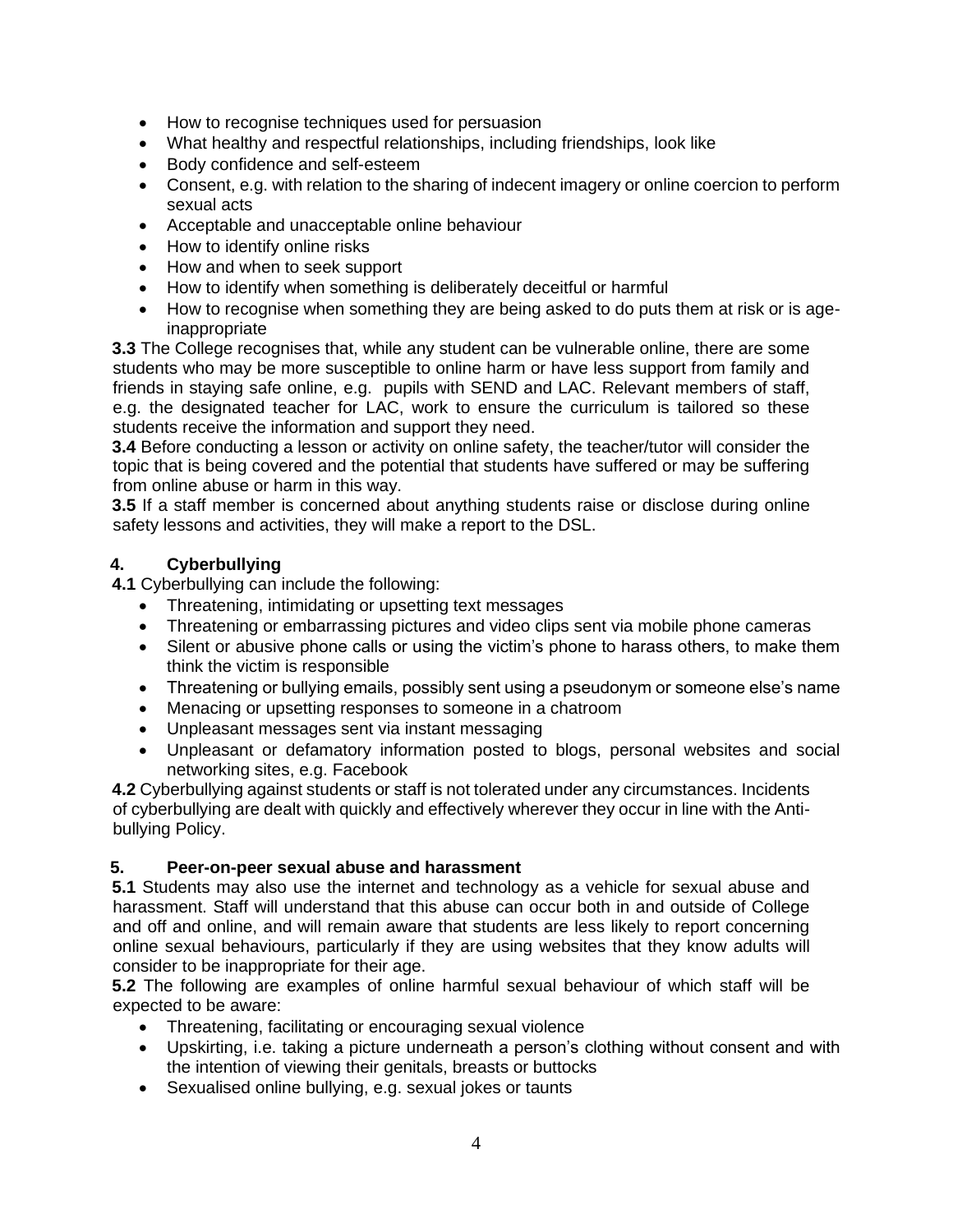- Unwanted and unsolicited sexual comments and messages
- Consensual or non-consensual sharing of sexualised imagery

**5.3** Staff will be aware that creating, possessing, and distributing indecent imagery of other children, i.e. individuals under the age of 18, is a criminal offence, even where the imagery is created, possessed, and distributed with the permission of the child depicted, or by the child themselves.

#### **6. Grooming and exploitation**

**6.1** Grooming is defined as the situation whereby an adult builds a relationship, trust and emotional connection with a child with the intention of manipulating, exploiting and/or abusing them.

**6.2** Staff will be aware that grooming often takes place online and that students who are being groomed are commonly unlikely to report this behaviour for many reasons, including the following:

- The student believes they are talking to another child, when they are actually talking to an adult masquerading as someone younger with the intention of gaining their trust to abuse them.
- The student does not want to admit to talking to someone they met on the internet for fear of judgement, feeling embarrassed, or a lack of understanding from their peers or adults in their life.
- The student may have been manipulated into feeling a sense of dependency on their groomer due to the groomer's attempts to isolate them from friends and family.
- Talking to someone secretly over the internet may make the student feel 'special', particularly if the person they are talking to is older.
- The student may have been manipulated into feeling a strong bond with their groomer and may have feelings of loyalty, admiration, or love, as well as fear, distress and confusion.

**6.3** Due to the fact students are less likely to report grooming than other online offences, it is particularly important that staff understand the indicators of this type of abuse. The DSL will ensure that online safety training covers online abuse, the importance of looking for signs of grooming, and what the signs of online grooming are, including:

- Being secretive about how they are spending their time.
- Having an older boyfriend or girlfriend, usually one that does not attend the College and whom their close friends have not met.
- Having money or new possessions, e.g. clothes and technological devices, that they cannot or will not explain.

## **7. Child sexual exploitation (CSE) and child criminal exploitation (CCE)**

**7.1** Although CSE often involves physical sexual abuse or violence, online elements may be prevalent, e.g. sexual coercion and encouraging children to behave in sexually inappropriate ways through the internet. In some cases, a student may be groomed online to become involved in a wider network of exploitation, e.g. the production of child pornography or forced child prostitution and sexual trafficking.

**7.2** CCE is a form of exploitation in which children are forced or manipulated into committing crimes for the benefit of their abuser, e.g. drug transporting, shoplifting and serious violence. While these crimes often take place in person, it is increasingly common for children to be groomed and manipulated into participating through the internet.

**7.3** Where staff have any concerns about students with relation to CSE or CCE, they will bring these concerns to the DSL without delay.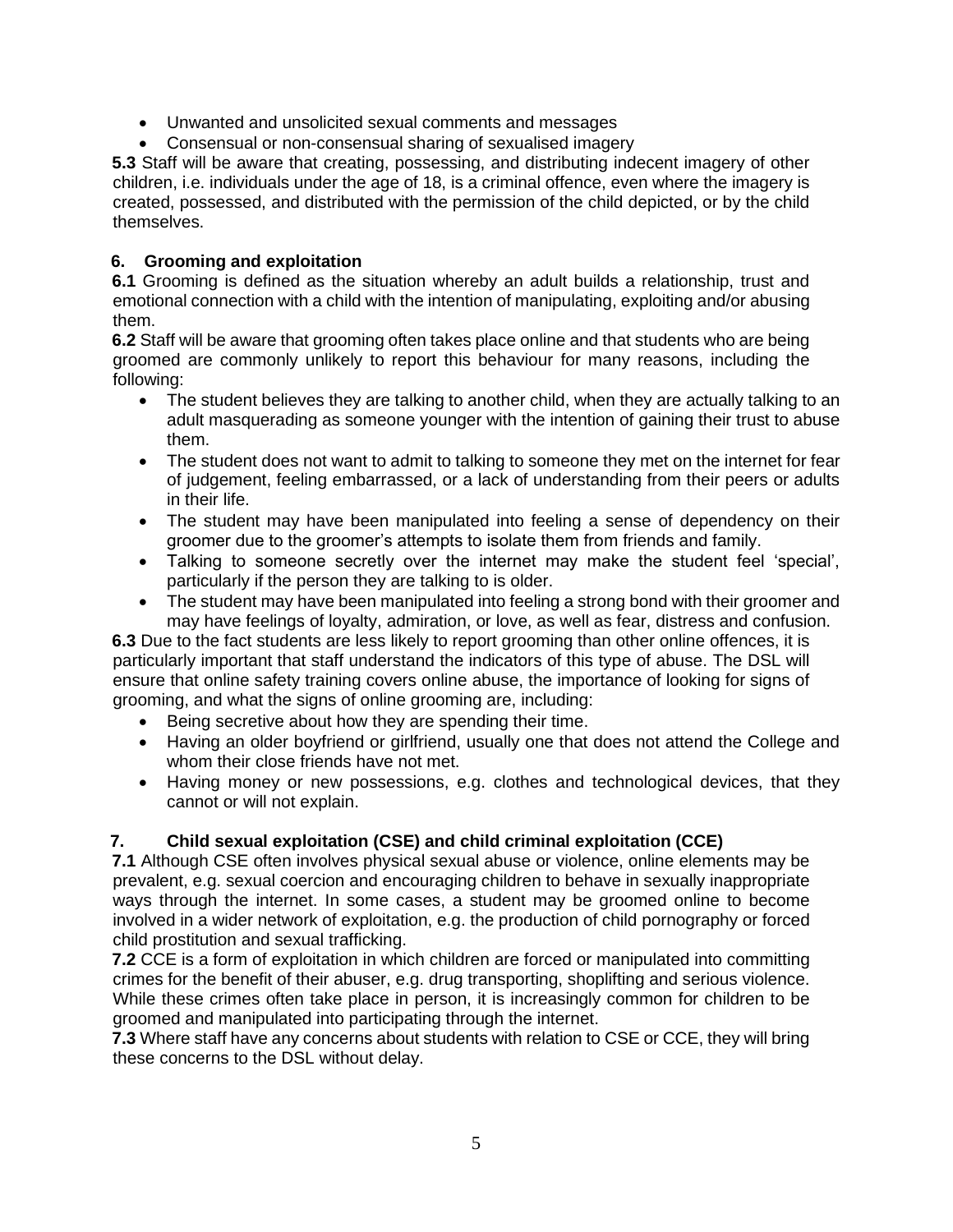## **8. Radicalisation**

**8.1** Radicalisation is the process by which a person comes to support terrorism and extremist ideologies associated with terrorist groups. This process can occur through direct recruitment, e.g. individuals in extremist groups identifying, targeting and contacting young people with the intention of involving them in terrorist activity, or by exposure to violent ideological propaganda. Children who are targets for radicalisation are likely to be groomed by extremists online to the extent that they believe the extremist has their best interests at heart, making them more likely to adopt the same radical ideology.

**8.2** Staff members will be aware of the factors which can place certain students at increased vulnerability to radicalisation. Staff will be expected to exercise vigilance towards any students displaying indicators that they have been, or are being, radicalised.

**8.3** Where staff have a concern about a student relating to radicalisation, they will report this to the DSL without delay.

## **9. Mental health**

**9.1** The internet, particularly social media, can be the root cause of a number of mental health issues in students, e.g. low self-esteem and suicidal ideation.

**9.2** Staff will be aware that online activity both in and outside of College can have a substantial impact on a student's mental state, both positively and negatively. The DSL will ensure that training is available to help ensure that staff members understand popular social media sites and terminology, the ways in which social media and the internet in general can impact mental health, and the indicators that a student is suffering from challenges in their mental health.

## **10. Online hoaxes and harmful online challenges**

**10.1** For the purposes of this policy, an **"online hoax"** is defined as a deliberate lie designed to seem truthful, normally one that is intended to scaremonger or to distress individuals who come across it, spread on online social media platforms.

**10.2** For the purposes of this policy, **"harmful online challenges"** refers to challenges that are targeted at young people and generally involve users recording themselves participating in an online challenge, distributing the video through social media channels and daring others to do the same. Although many online challenges are harmless, an online challenge becomes harmful when it could potentially put the participant at risk of harm, either directly as a result of partaking in the challenge itself or indirectly as a result of the distribution of the video online. **10.3** Where staff suspect there may be a harmful online challenge or online hoax circulating amongst students in the College, they will report this to the DSL immediately.

The DSL will conduct a case-by-case assessment for any harmful online content brought to their attention, establishing the scale and nature of the possible risk to students, and whether the risk is one that is localised to the College or the local area, or whether it extends more widely across the country. Where the harmful content is prevalent mainly in the local area, the DSL will consult with the LA about whether quick local action can prevent the hoax or challenge from spreading more widely.

**10.4** Prior to deciding how to respond to a harmful online challenge or hoax, the DSL and the Head of School will decide whether each proposed response is:

- In line with any advice received from a known, reliable source, e.g. the UK Safer Internet Centre, when fact-checking the risk of online challenges or hoaxes.
- Careful to avoid needlessly scaring or distressing students.
- Not inadvertently encouraging students to view the hoax or challenge where they would not have otherwise come across it.
- Proportional to the actual or perceived risk.
- Supportive.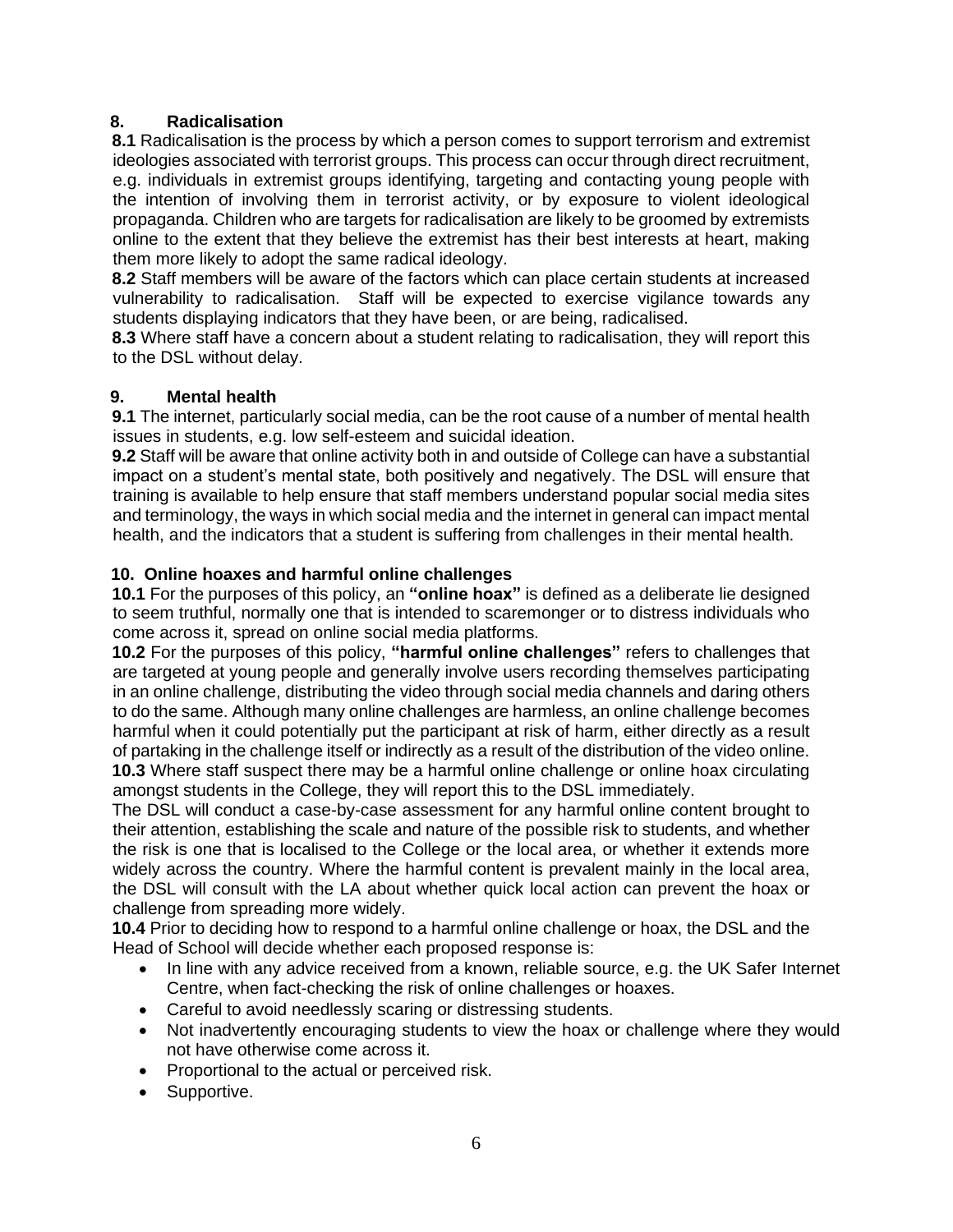• In line with the Child Protection and Safeguarding Policy.

**10.5** Where the DSL's assessment finds an online challenge to be putting students at risk of harm, e.g. it encourages children to participate in age-inappropriate activities that could increase safeguarding risks or become a child protection concern, they will ensure that the challenge is directly addressed to the relevant students.

The DSL and Head of School will only implement a college-wide approach to highlighting potential harms of a hoax or challenge when the risk of needlessly increasing students' exposure to the risk is considered and mitigated as far as possible.

#### **11. Cyber-crime**

**11.1** Cyber-crime is criminal activity committed using computers and/or the internet. There are two key categories of cyber-crime:

- **Cyber-enabled** these crimes can be carried out offline; however, are made easier and can be conducted at higher scales and speeds online, e.g. fraud, purchasing and selling of illegal drugs, and sexual abuse and exploitation.
- **Cyber-dependent**  these crimes can only be carried out online or by using a computer, e.g. making, supplying or obtaining malware, illegal hacking, and 'booting', which means overwhelming a network, computer or website with internet traffic to render it unavailable.

**11.2** The College will factor into its approach to online safety the risk that students with a particular affinity or skill in technology may become involved, whether deliberately or inadvertently, in cyber-crime. Where there are any concerns about a student's use of technology and their intentions with regard to using their skill and affinity towards it, the DSL will consider a referral to the Cyber Choices programme, which aims to intervene where children are at risk of committing cyber-crime and divert them to a more positive use of their skills and interests.

**11.3** The DSL and Head of School will ensure that students are taught, throughout the curriculum, how to use technology safely, responsibly and lawfully, and will ensure that students cannot access sites or areas of the internet that may encourage them to stray from lawful use of technology.

#### **12. Online safety training for staff**

**12.1** The DSL ensures that all safeguarding training given to staff includes elements of online safety, including how the internet can facilitate abuse and exploitation. All staff will be made aware that students are at risk of abuse, by their peers and by adults, online as well as in person, and that, often, abuse will take place concurrently via online channels and in daily life.

#### **13. Use of technology in the classroom**

**13.1** A wide range of technology is used during lessons, including the following:

- Computers
- Laptops
- Tablets
- Cameras

**13.2** Prior to using any websites, tools, apps or other online platforms in learning sessions or recommending that students use these platforms at home, staff will always review and evaluate the resource.

**13.3** Students are supervised when using online materials during lesson time – this supervision is suitable to their age and ability.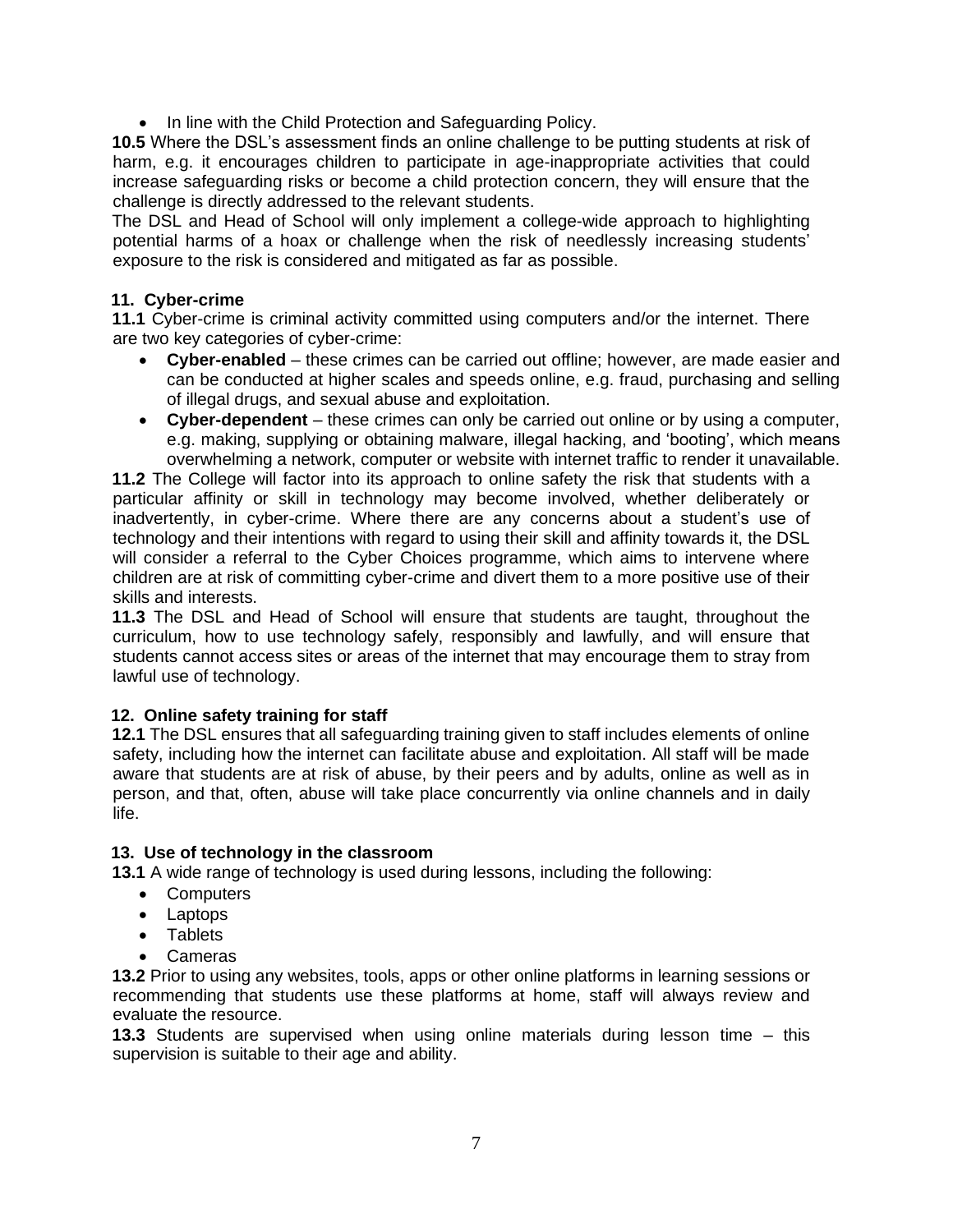#### **14. Use of smart technology**

**14.1** While the College recognises that the use of smart technology can have educational benefits, there are also a variety of associated risks which the school will ensure it manages. Students will be educated on the acceptable and appropriate use of personal devices and will use technology.

**14.2** The school recognises that students require education about inappropriate use of smart technology including:

- Using mobile and smart technology to sexually harass, bully, troll or intimidate peers.
- Sharing indecent images, both consensually and non-consensually.
- Viewing and sharing pornography and other harmful content.

**14.3** The College will seek to ensure that it is kept up to date with the latest devices, platforms, apps, trends and related threats.

The College will consider the 4C's (content, contact, conduct and commerce) when educating students about the risks involved with the inappropriate use of smart technology and enforcing the appropriate disciplinary measures.

#### **15. Educating parents**

**15.1** The College works in partnership with parents to ensure students stay safe online at College and at home. Parents are provided with information about the College's approach to online safety and a copy of the Acceptable Use Agreement which they are encouraged to go through with their child to ensure their child understands the document and the implications of not following it.

**15.2** Parents will be made aware of the various ways in which their children may be at risk online, including, but not limited to:

- Child sexual abuse, including grooming.
- Exposure to radicalising content.
- Sharing of indecent imagery of pupils, e.g. sexting.
- Cyberbullying.
- Exposure to age-inappropriate content, e.g. pornography.
- Exposure to harmful content, e.g. content that encourages self-destructive behaviour.

#### **16. Internet access**

**16.1** Students, staff and other members of the College community are only granted access to the College's internet network once they have read and signed the Acceptable Use Agreement. A record is kept of users who have been granted internet access in the College office.

**16.2** All members of the College community are encouraged to use the College's internet network, instead of 3G, 4G and 5G networks, as the network has appropriate filtering and monitoring to ensure individuals are using the internet appropriately.

#### **17. Network security**

**17.1** Technical security features, such as anti-virus software, are kept up-to-date and managed by an external IT company.

**17.2** Firewalls are switched on at all times.

**17.3** Staff and students are advised not to download unapproved software or open unfamiliar email attachments, and are expected to report all malware and virus attacks to a member of staff.

**17.4** All members of staff have their own unique usernames and private passwords to access the school's systems. Students are provided with their own unique username and private passwords. Staff members and students are responsible for keeping their passwords private.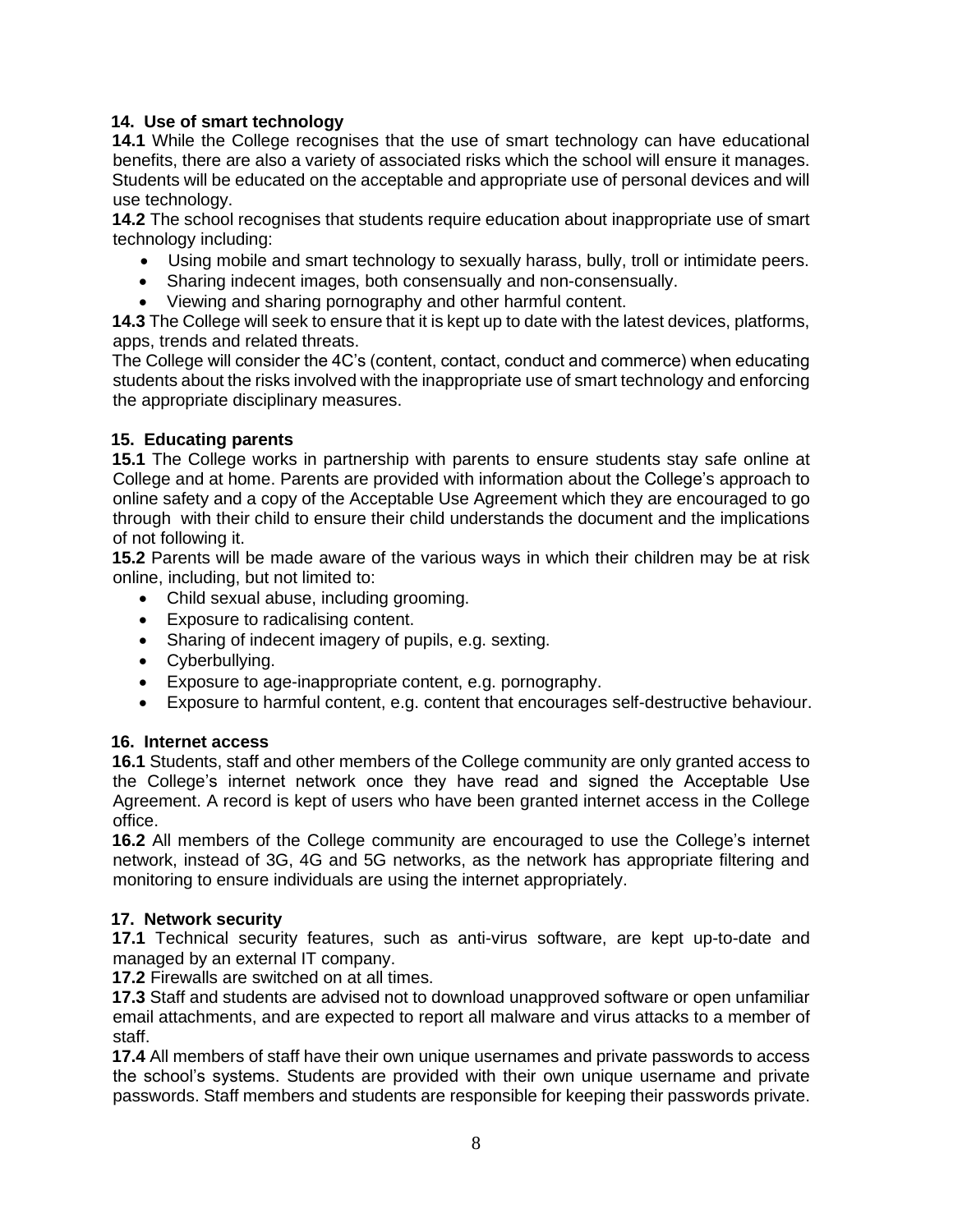**17.5** Users are required to lock access to devices and systems when they are not in use. Full details of the College's network security measures can be found in the Data and Cybersecurity Breach Prevention and Management Plan.

#### **18. Emails**

**18.1** Access to and the use of emails is managed in line with the GDPR Policy and the Acceptable Use Agreement.

**18.2** Staff are given approved College email accounts and are only able to use these accounts at College and when doing College-related work outside of College hours. Prior to being authorised to use the email system, staff must agree to and sign the Acceptable Use Agreement.

**18.3** Staff members are required to block spam and junk mail, and report the matter to the member of staff responsible for ICT. The College's monitoring system can detect inappropriate links, malware and profanity within emails – staff are made aware of this. Chain letters, spam and all other emails from unknown sources are deleted without being opened.

#### **19. Social networking - Personal use**

**19.1** Access to social networking sites is filtered as appropriate. Staff are not permitted to use social media for personal use during College hours.

**19.2** Staff members are advised that their conduct on social media can have an impact on their role and reputation within the College.

**19.3** Staff are not permitted to communicate with students or parents over social networking sites and are reminded to alter their privacy settings to ensure students and parents are not able to contact them on social media. Where staff have an existing personal relationship with a parent or student, and thus are connected with them on social media, they will disclose this to the DSL and Head of School and will ensure that their social media conduct relating to that parent is appropriate for their position in the school.

**19.4** Students are taught how to use social media safely and responsibly through the online safety curriculum.

**19.5** Concerns regarding the online conduct of any member of the College community on social media are reported to the DSL and managed in accordance with the relevant policy.

#### **20. The College website**

**20.1** The Executive Headteacher and Head of School are responsible for the overall content of the College website – they will ensure the content is appropriate, accurate, up-to-date and meets government requirements.

**20.2** The website complies with guidelines for publications including accessibility, data protection, respect for intellectual property rights, privacy policies and copyright law. Personal information relating to staff and students is not published on the website. Images and videos are only posted on the website if the relevant permissions have been sought.

## **21. Use of devices**

## **21.1 College-owned devices**

**21.1.1** Staff members are issued with the following devices to assist with their work:

- Mobile phone
- Laptop if required

**21.1.2** Students are provided with college-owned devices as necessary to assist in the delivery of the curriculum, e.g. laptops to use during lessons or for remote learning.

**21.1.3** College-owned devices are used in accordance with the Acceptable User Agreement. **21.1.4** All College-owned devices are password protected.